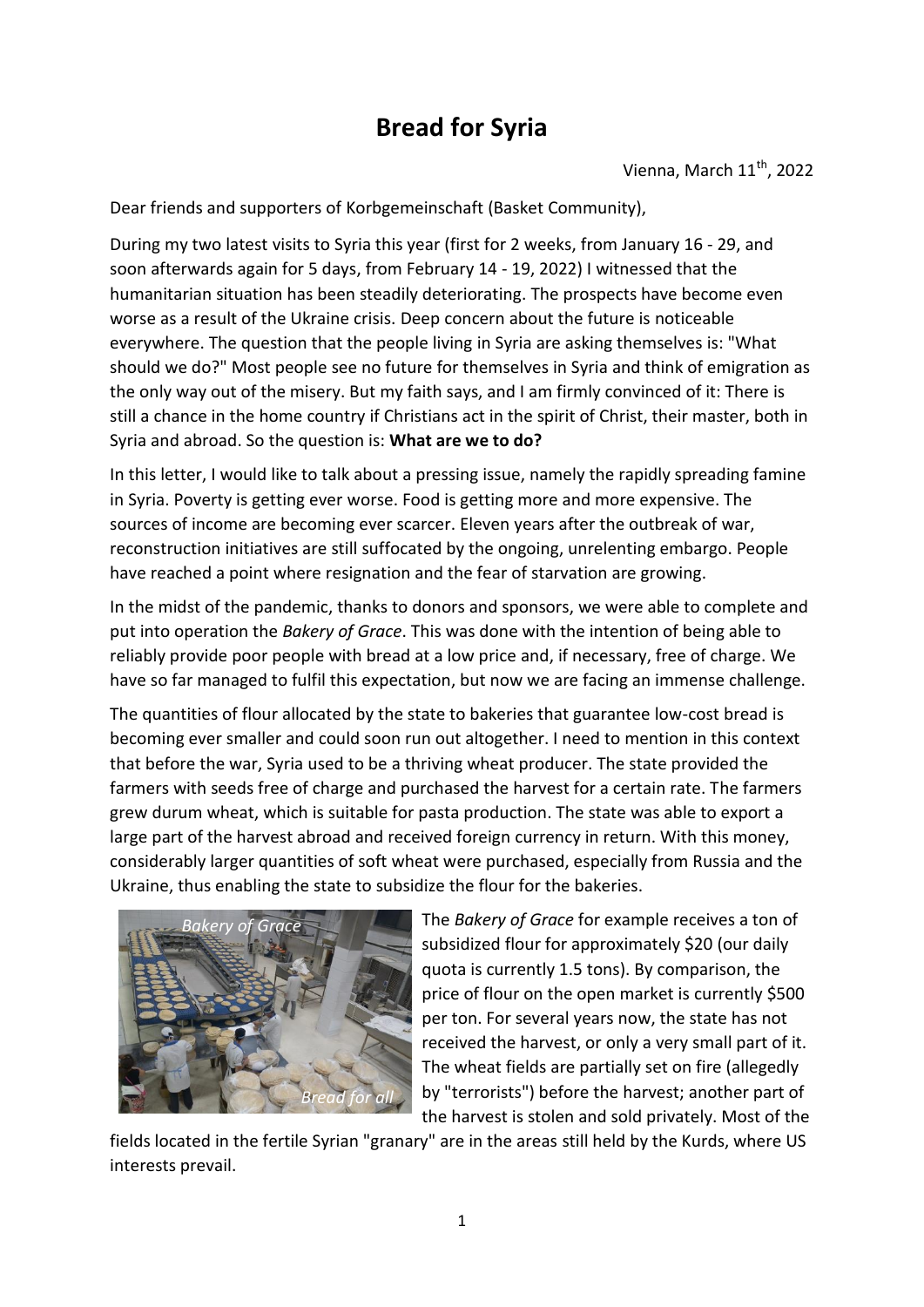The energy situation is also getting tighter, fuel is becoming more and more expensive and ever scarcer and in this sector, too, state quotas are being reduced.

At present the state has to import soft wheat from abroad, while at the same time there is little durum wheat available for export. The bakeries can therefore no longer be supported as before. Fewer and fewer citizens are now getting bread at the subsidized price of the equivalent of 5 euro cents (0.05 €). Only recently 600,000 families were removed from the subsidy list. Let's imagine: A family with a very modest income buys 2-3 kilos of bread at the equivalent of 15 cents one day and the next day the same family has to pay 1.00 to 1.5  $\epsilon$  for the same quantity of bread. In normal bakeries, a kilo of bread costs 2,800 SYP (=  $\epsilon$ 0.65). It is getting ever tighter for the impoverished persons who see themselves acutely threatened by hunger. We must bear in mind that desperate people easily get entangled in dubious dependencies or drift off into crime. So we need to ring the alarm bells now.

A frequent experience that has left a painful impression on me during recent visits is the number of people who desperately rummage through garbage cans. This touches me deeply, because in an impoverished country, what can be found in the garbage cans that is still usable? And yet this seems to be part of everyday life for the poor and hungry. I personally see in such people the suffering Jesus.



The request of Jesus Christ, "You give them something to eat" is getting louder and louder for me. If the state cannot give us flour, then we have to see how we can get it ourselves. And here I rely on those people who are not indifferent to the misery of their fellow human beings. The *Bakery of Grace* has a capacity to process up to 20 tons of flour per day, which means we could supply up to 50,000 people with low-cost bread every day. However, we have to organize the necessary flour ourselves.

It would be desirable if we could get flour from countries that have excess quantities available. We mainly need flour for the *Bakery of Grace*, but it would be good to be able to get flour for other bakeries as well, in order to save as many people as possible from famine.

Unfortunately, the Ukraine crisis has also pushed up wheat prices here in Europe. This will obviously render it more difficult to obtain wheat. Currently, flour that is not subsidized by the state costs the equivalent of EUR 500 per ton on the local market (which is currently more than here in Europe, even if you factor in the transportation costs).

We could process around 7,000 tons of flour in the *Bakery of Grace* every year. I wonder if we are able to organize this quantity. My firm belief is that it will be feasible. I would like to ask two things of you today:

## **1. To make the cry for help by the people in Syria audible everywhere.**

For doing this, clergy and other persons involved in the church can draw attention to this need by their intercessions or spread our call for donations.